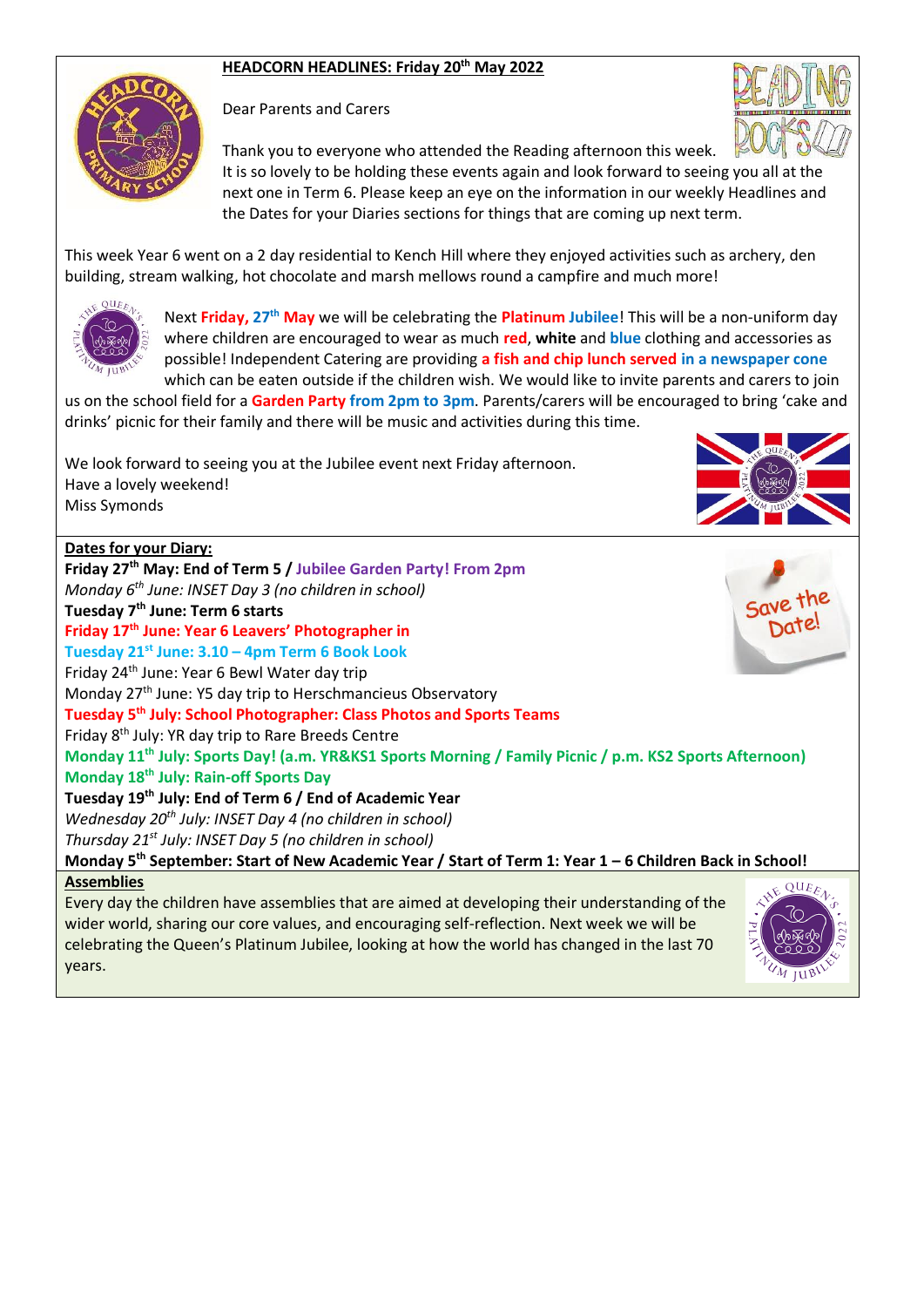

**Hero Treat Bags** - the PTFA will be selling Hero Treat bags this year for that special man in your life for Father's Day. Sales will go live next week so watch this space and bags will come home with children on Friday 17<sup>th</sup> June.

#### **Date for your diary:**

Join us on **Saturday, 16 July between 12pm and 4pm** for our **Summer Social and Colour Fun Run (or walk)** at the school.

Everyone (it's not just for the kids) is welcome to walk/run and you can do as many laps of the school field as you like. The bar and bbq will be serving from 12pm-4pm and the fun runs will go in two timeslots (1pm-2pm and 2pm-3pm). Every entrant will receive a medal and bag of colour to throw. If the run isn't your thing, then come along for a drink, some food and enjoy the music. You will need a plain white t-shirt so keep an old school polo and we will have limited stock for sale at 50p each on the day (once they are gone, they are gone).

As ever, we need an army of volunteers to put these events on – if you can spare some time on the day please go to this link and tell us how you can help <https://forms.office.com/r/1vsU3ZPywM>

The Jubilee tea towels have been delivered to school and will be distributed this coming week.

# **This Next Week's Curriculum Overview**

|  | Year R Cheetah & Leopard Classes: Next Week's Curriculum Focus                        |
|--|---------------------------------------------------------------------------------------|
|  | Maths-Ordering, sequencing and representing numbers to 10.                            |
|  | English- Continuing to write our own books about animal classification.               |
|  | Topic- Finding out about our royal celebration on Friday!                             |
|  |                                                                                       |
|  | Year 1 Tiger & Lynx Classes: Next Week's Curriculum Focus                             |
|  | Maths: finishing off the term with position and direction                             |
|  | English: write a Platinum Jubilee letter or card to the Queen.                        |
|  | Geography: learn about the Queen's Commonwealth Countries and sort them into hot      |
|  | and cold countries.                                                                   |
|  | Year 2 Puma & Panther Classes: Next Week's Curriculum Focus                           |
|  | Maths: Height and length, measurements in cm and comparing different lengths.         |
|  | English: Continuing work on our text Jack and the Baked Beanstalk and writing our own |
|  | versions of the story.                                                                |
|  | RE: Sacred texts from different religions and focusing on what makes them Holy.       |
|  | Year 3 Jaguar & Pallas Cat Classes: Next Week's Curriculum Focus                      |
|  | Maths - telling the time to the nearest 5 and 1 minute, looking at AM and PM          |
|  | English - developing our reading comprehension skills and a big write                 |
|  | Others - examining what artefacts tell us about Stone Age tools, finishing and        |
|  | evaluating our Carl Warner inspired 'foodscapes' and the Queen's Jubilee activities   |
|  | Year 4 Jungle Cat & Cougar Classes: Next Week's Curriculum Focus                      |
|  | Maths: 6, 7, 8 & 9 times-tables focus                                                 |
|  | English: Using VIPERS while we read about dragons!                                    |
|  | Other: The Battle of Hastings & food chains                                           |
|  |                                                                                       |
|  | Year 5 Caracal Class: Next Week's Curriculum Focus                                    |
|  | Maths: Percentages                                                                    |
|  | English: Information text on an Islamic scholar                                       |
|  | Other: Finding out about Jane Goodall's work in the field of science                  |
|  |                                                                                       |